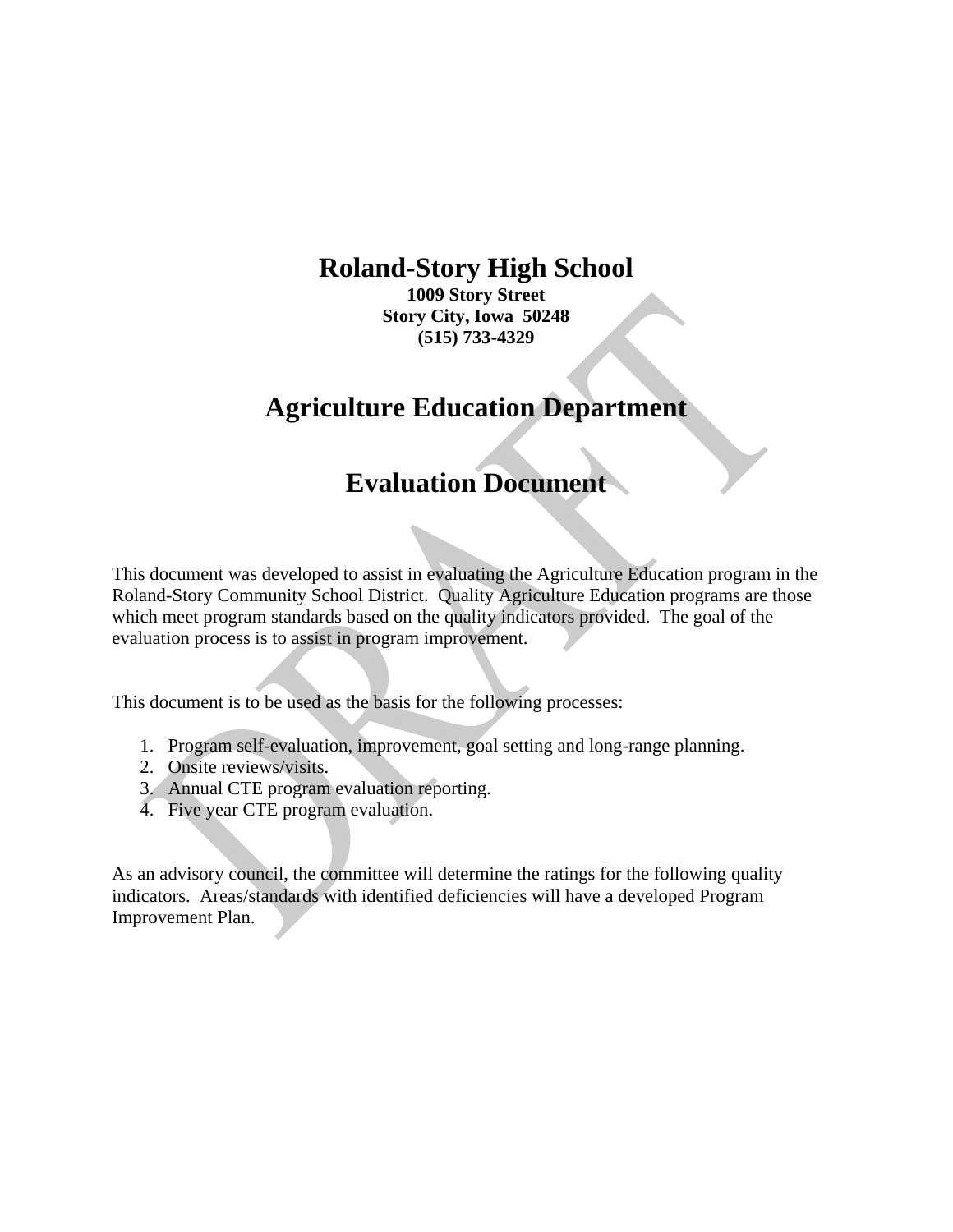# **Program Educator Quality**

### **Standard 1: The instructor is licensed and appropriately endorsed**.

### **Quality Indicator**

1.1 The instructor is licensed and appropriately endorsed to teach all corresponding courses/programs. Using the ratings below, determine the instructor endorsement status for each course/program taught.



If indicator is NOT MET, list what steps will be taken to become properly licensed and/or endorsed. (Use additional sheets if needed).

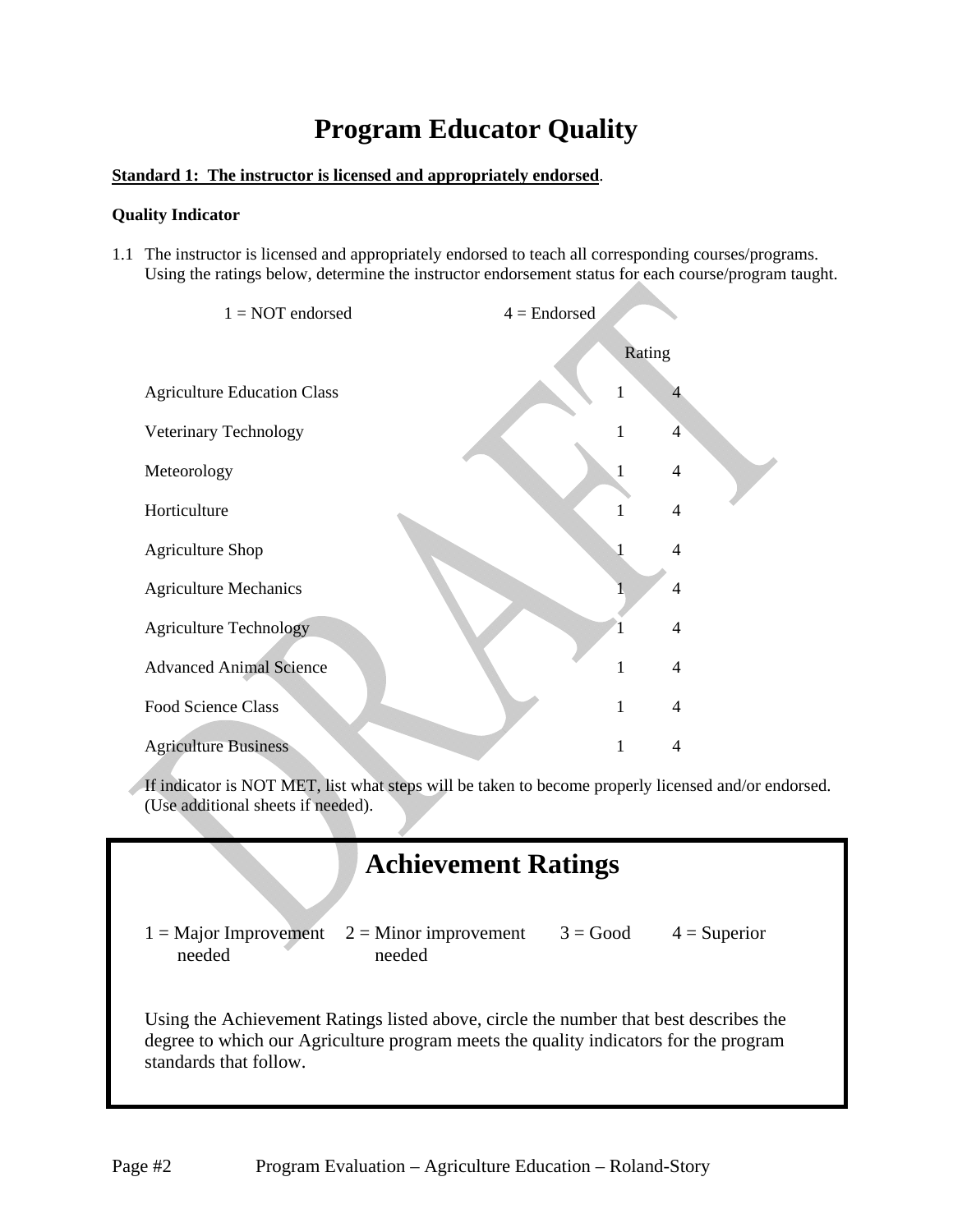### **Standard 2: The instructor participates in professional associations and development activities.**

|     | <b>Quality Indicators:</b>                                                                                                                                              | Rating          |
|-----|-------------------------------------------------------------------------------------------------------------------------------------------------------------------------|-----------------|
| 2.1 | Instructor maintains membership in related state and national<br>professional organizations.                                                                            | 1, 2, 3, 4      |
|     | 2.2 The instructor strives to upgrade their skills and knowledge by attending<br>conferences, conventions, courses, staff-development and other sources of<br>training. | $1 \t2 \t3 \t4$ |
| 2.3 | The instructor acts as a role model for students and exhibits leadership,<br>teamwork, ethical and professional practices.                                              |                 |

# **Program Instruction and Participation**

### **Standard 3: Curriculum, instruction, and evaluation are based on the state-approved standards and objectives.**

|     | <b>Quality Indicators:</b>                                                                                                 | Rating       |  |
|-----|----------------------------------------------------------------------------------------------------------------------------|--------------|--|
| 3.1 | Each course offered in the program is state-approved.                                                                      | $1\ 2\ 3\ 4$ |  |
| 3.2 | Each course offered uses state standards, objectives, and/or competencies                                                  | 1 2 3 4      |  |
| 3.3 | Program articulates with related core and post-secondary training<br>and/or education programs                             | 1 2 3 4      |  |
| 3.4 | All students receive instruction in personal and leadership development<br>through the FFA.                                | 1 2 3 4      |  |
| 3.5 | Student evaluation systems are in place and based on identified<br>program objectives.                                     | 1 2 3 4      |  |
| 3.6 | Each course has a syllabus including goals, objectives and grading<br>policies.                                            | $1\ 2\ 3\ 4$ |  |
| 3.7 | All students are provided Supervised Agricultural Experience (SAE)<br>opportunities related to the student's career goals. | 1 2 3 4      |  |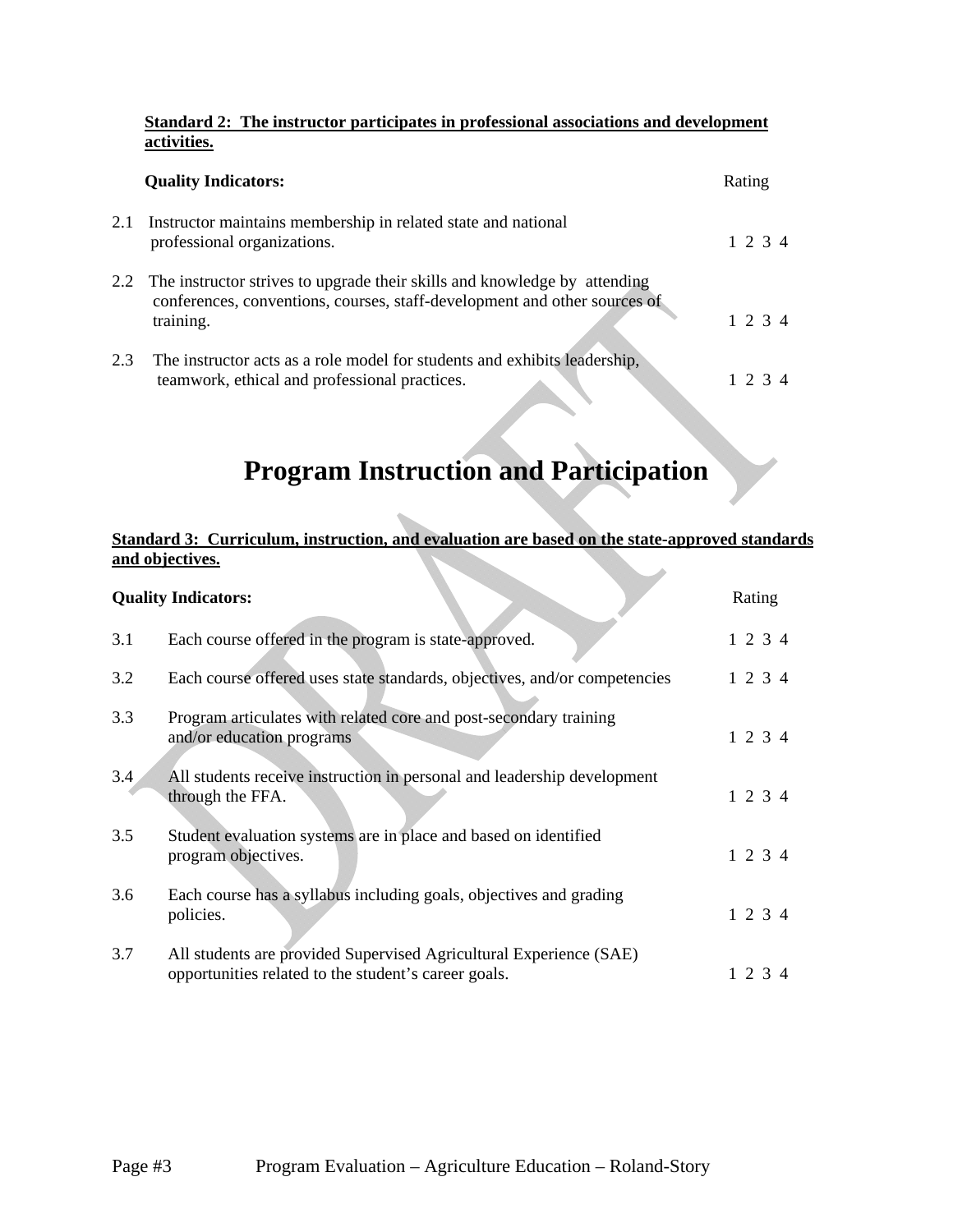### **Standard 4: Equal access is provided to all students, including non-traditional and special populations.**

|     | <b>Quality Indicators</b>                                                                                                                                                                                                                                                                                                                                          | Rating  |
|-----|--------------------------------------------------------------------------------------------------------------------------------------------------------------------------------------------------------------------------------------------------------------------------------------------------------------------------------------------------------------------|---------|
| 4.1 | Instructional program encourages the elimination of gender bias<br>and stereotyping.<br>Does recruitment material seek to be representative of gender, race,<br>color, national origin or disabilities?                                                                                                                                                            | 1234    |
| 4.2 | Educational environment honors diversity and respect of each individual.<br>Are minority students enrolling in classes?<br>What is done to encourage non-traditional students to enroll?<br>$\bullet$                                                                                                                                                              | 1 2 3 4 |
| 4.3 | Fair and impartial practices are incorporated into the classroom to<br>facilitate the academic achievement of students enrolled.<br>Instructor follows 504 plans?<br>Instructor works with special need students IEP's?<br>$\bullet$<br>Program has developed recruitment activities that fairly depict<br>$\bullet$<br>program activities?                        | 1234    |
| 4.4 | Fair and impartial assessment practices are incorporated into the<br>classroom.                                                                                                                                                                                                                                                                                    | 1234    |
| 4.5 | Facility is free of barriers that would result in the denial of access to<br>persons on the basis of race, color, national origin or disability.<br>Are there physical barriers that would restrict access of<br>special population students in the classroom?<br>What is done to ensure students with limited English proficiency<br>are successful in the class? | 1234    |
| 4.6 | The entire curriculum/courses are available to all students.                                                                                                                                                                                                                                                                                                       | 1 2 3 4 |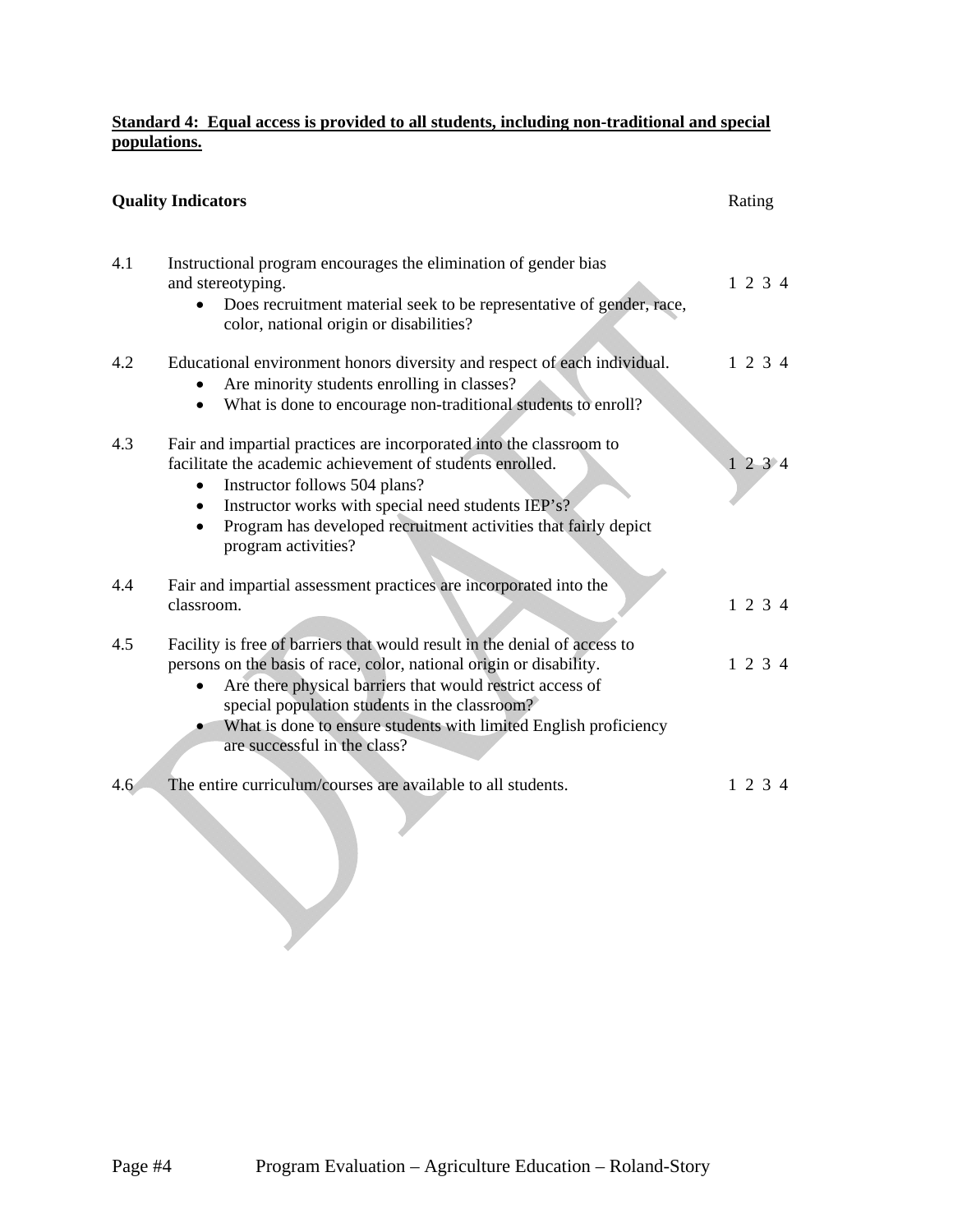### **Standard 5: Students have the opportunity to concentrate in a state-wide recognized Agriculture Education Career Pathway.**

| <b>Quality Indicator</b> |                                                                                                                                                                              | Rating  |
|--------------------------|------------------------------------------------------------------------------------------------------------------------------------------------------------------------------|---------|
| 5.1                      | The Agriculture Education courses are organized into a state recognized<br>pathway.<br><b>Agricultural Business</b>                                                          | 1 2 3 4 |
| 5.2                      | Courses offered allow students to complete or concentrate in a pathway.                                                                                                      | 1 2 3 4 |
| 5.3                      | High school to post-secondary articulation agreements are developed<br>showing pathway connections to specific college majors or Tech Prep<br>concurrent enrollment options. | 1 2 3 4 |
| 5.4                      | Pathway information is available and understood by teachers and<br>counselors.                                                                                               | 1234    |
| 5.5                      | Counselors use CTE pathway information to assist students plan<br>their High School schedules.                                                                               | 2       |

### **Standard 6: Intra-curricular student leadership training opportunities are provided through the FFA organization.**

|     | <b>Quality Indicators</b>                                                                                                 | Rating       |
|-----|---------------------------------------------------------------------------------------------------------------------------|--------------|
| 6.1 | Students enrolled in the program have an opportunity to join and<br>participate in FFA.                                   | 1 2 3 4      |
| 6.2 | FFA is an intra-curricular part of the program.                                                                           | 1 2 3 4      |
| 6.3 | FFA provides opportunities for students to participate in community<br>service activities.                                | 1234         |
| 6.4 | FFA provides opportunities for students to participate in leadership<br>development activities.                           | 1234         |
| 6.5 | FFA provides opportunities for students to participate in sub-district,<br>district, state and national competitions.     | 1 2 3 4      |
| 6.6 | School/district makes provision for travel expenses and release time<br>for the advisor to participate in FFA activities. | 1 2 3 4      |
| 6.7 | School/district makes provision for travel expenses and release time<br>for students to participate in FFA activities.    | $1\ 2\ 3\ 4$ |
| 6.8 | Local FFA chapter is affiliated with appropriate state and national<br>organization.                                      | 1 2 3 4      |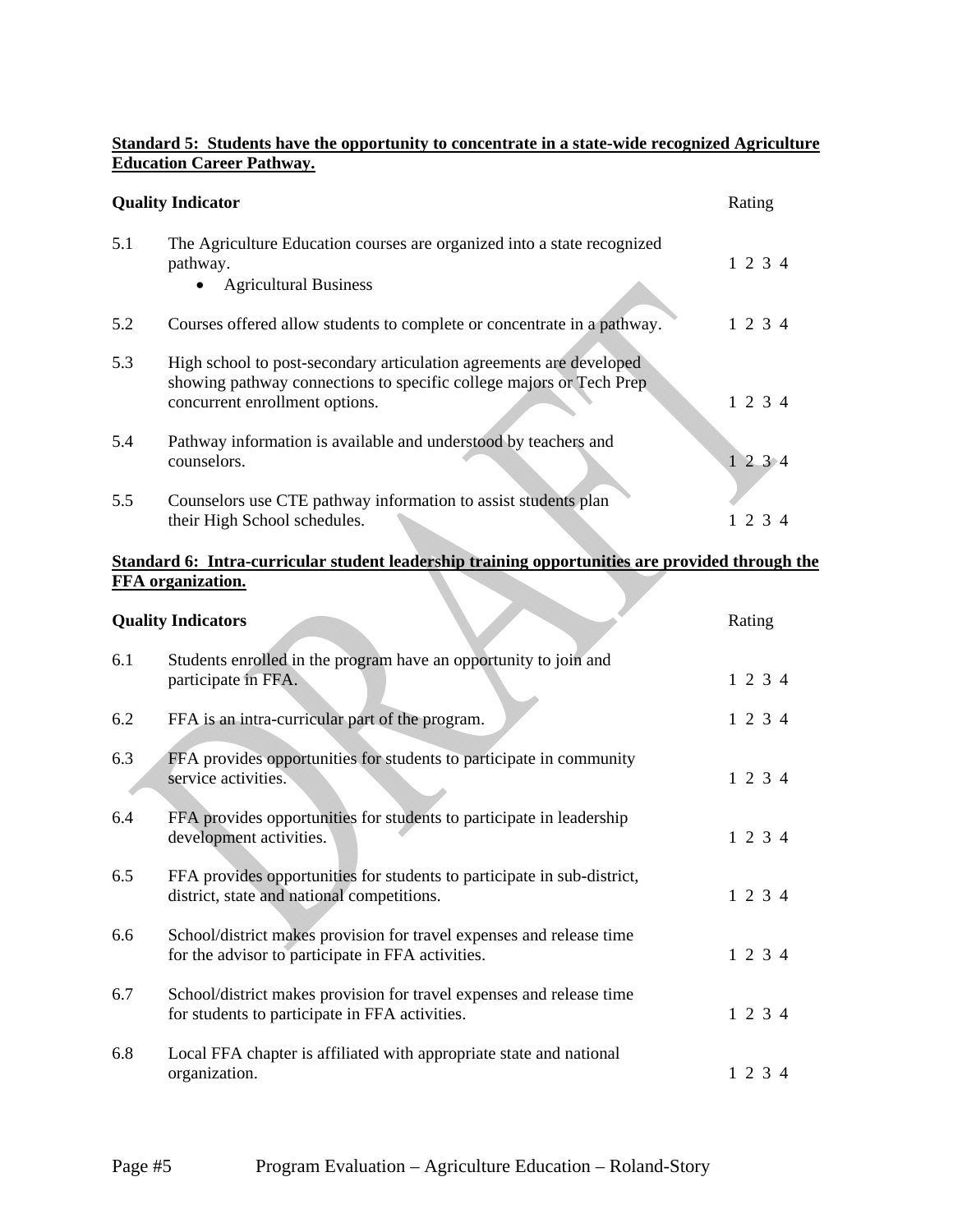# **Program Instructional Resources**

## **Standard 7: The program has an annual operating budget.**

| <b>Quality Indicators:</b> |                                                                                                                                               | Rating |              |
|----------------------------|-----------------------------------------------------------------------------------------------------------------------------------------------|--------|--------------|
| 7.1                        | The instructor provides input in regard to the amount of their annual<br>operating budget.                                                    |        | $1\,2\,3\,4$ |
| 7.2                        | The instructor has access to and control over an annual supplies budget.                                                                      |        | 1 2 3 4      |
| 7.3                        | Allocated resources are sufficient to provide for the maintenance, repair,<br>and replacement of equipment and the operation of the facility. |        | 1 2 3 4      |

### **Standard 8: Proper equipment and adequate supplies are available to maintain and support the program.**

|     | <b>Quality Indicators:</b>                                                                          | Rating  |
|-----|-----------------------------------------------------------------------------------------------------|---------|
| 8.1 | Equipment provided is consistent with program objectives.                                           | 1 2 3 4 |
| 8.2 | Established procedures for the maintenance, repair, and replacement<br>of equipment are followed.   | 1 2 3 4 |
| 8.3 | Supplies or an annual supply budget are provided for the program.                                   | 1 2 3 4 |
| 8.4 | Current inventory of equipment is on file and updated annually.                                     | 1 2 3 4 |
| 8.5 | The classroom/lab/shop has computer and internet capability and<br>instructor has email capability. | 1 2 3 4 |

# **Standard 9: Appropriate instructional materials are available to achieve the goals and objectives of the program.**

|     | <b>Quality Indicators:</b>                                                                                                                            |  | Rating  |  |
|-----|-------------------------------------------------------------------------------------------------------------------------------------------------------|--|---------|--|
| 9.1 | Instructional materials support state approved standards and objectives.                                                                              |  | 1 2 3 4 |  |
| 9.2 | Adequate instructional materials are available for all students in all courses.                                                                       |  | 1234    |  |
| 9.3 | Instruction is enriched with appropriate instructional technology and<br>related resources such as computers, internet access, audiovisuals, etc.     |  | 1 2 3 4 |  |
| 9.4 | The instructional materials utilized in the department are 5 years old<br>or less and are on the school purchase rotation schedule.                   |  | 1 2 3 4 |  |
| 9.5 | Materials are available in the school for students to become aware of a<br>broad range of careers, continued education and/or training opportunities. |  | 1 2 3 4 |  |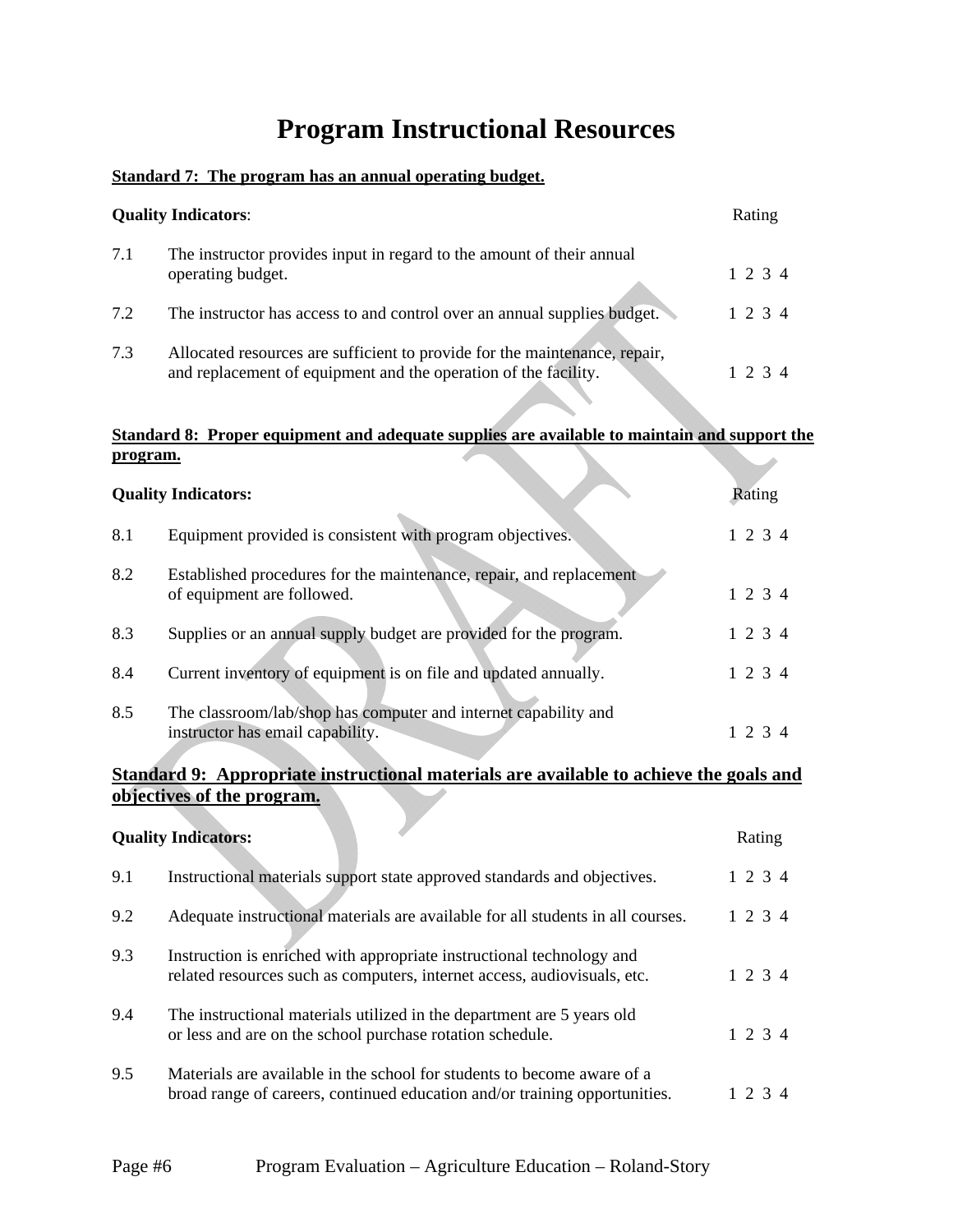# **Program Facilities**

### **Standard 10: Classrooms, labs, and storage areas provide adequate, quality, and safe learning environments to meet program objectives.**

#### **Quality indicators:** Rating Research 2008 and 2008 and 2008 and 2008 and 2008 and 2008 and 2008 and 2008 and 2008 and 2008 and 2008 and 2008 and 2008 and 2008 and 2008 and 2008 and 2008 and 2008 and 2008 and 2008 and 2008

10.1 Facilities provided for the program are consistent with program standards and objectives. 1 2 3 4 10.2 Environmental factors are maintained at appropriate levels. 1 2 3 4 10.3 Storage space is functional and sufficient for materials and equipment. 1 2 3 4 10.4 Classroom/lab is safe, clean and properly maintained and is conducive for learning.  $1 \t2 \t3 \t4$ 10.5 Facility repairs and improvement requests are submitted and resolved in a timely manner. 1 2 3 4 10.6 The teacher workstation is adequate and appropriately equipped. 1 2 3 4 **Standard 11: Safe practices are understood and implemented. Quality Indicators:** Rating 11.1 State and/or district health and safety policies/procedures are used. 1 2 3 4

- 11.2 Appropriate training on equipment is provided for to protect students and teacher from injury. 1 2 3 4 11.3 Students must successfully complete a safety test before they are allowed to work in the shop. 1 2 3 4 11.4 Personal Protective Equipment (PPE) is used by the instructor and the
- students while in a lab setting (safety glasses being the most important) 1 2 3 4